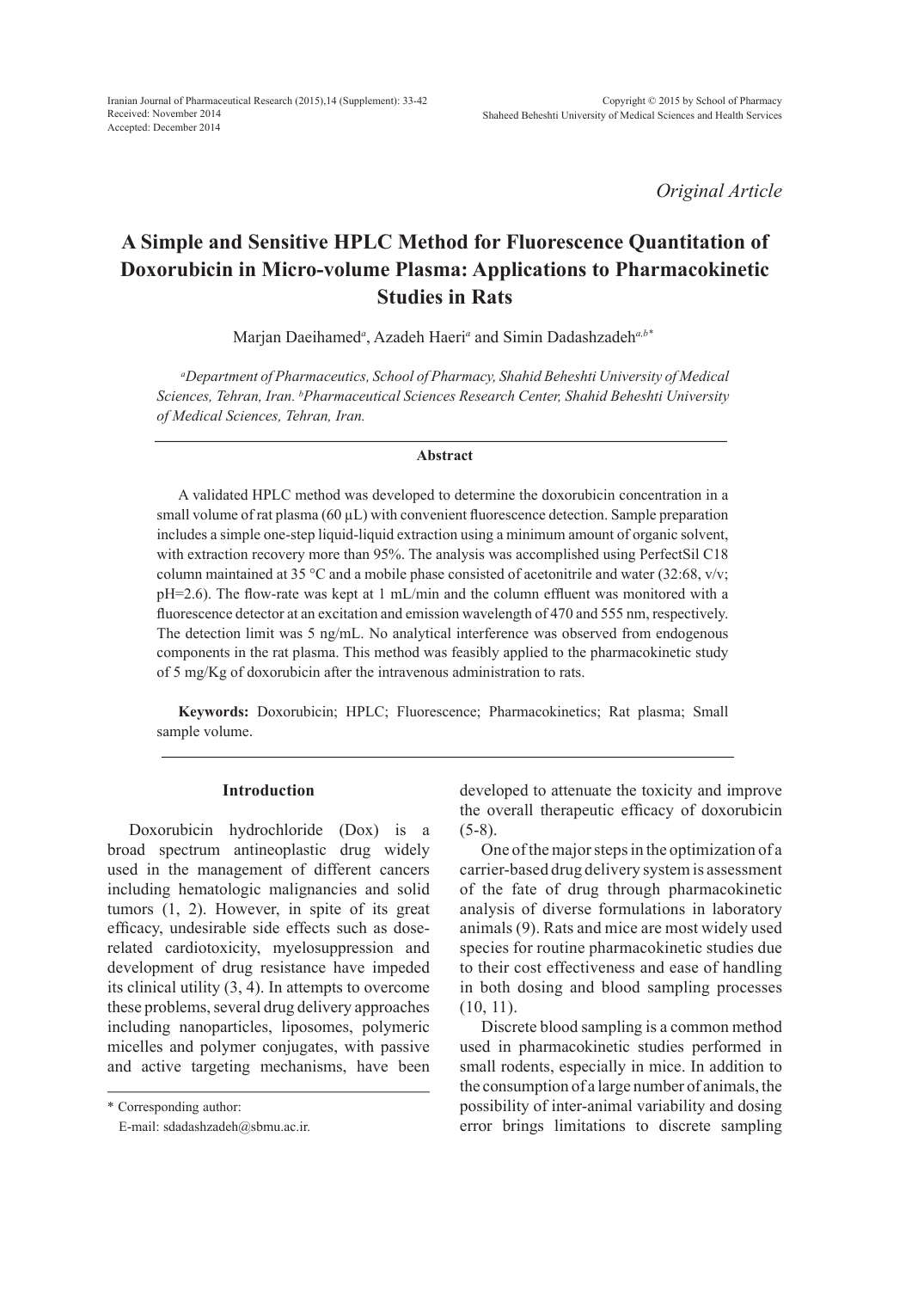method (12). On the other hand, taking large volumes of blood in the serial blood sampling would perturb haemodynamic physiology of animals and results in unreliable pharmacokinetic data (13). Therefore, pharmacokinetic studies conducting serial blood sampling using small volumes of plasma are desirable. This is the case for a drug like doxorubicin that is widely used for drug delivery applications.

Various analytical methods including HPLC with UV (14-16), fluorescence (17-21), tandem mass spectrometry (22, 23), electrochemical (24) and chemiluminescence (25) detection have been published for the analysis of doxorubicin in plasma. However, most reported methods are mainly designed for human biological samples and require large sample volumes (18, 24, 26). Only a few of these analytical methods use small sample volume and are appropriate for pharmacokinetic studies in laboratory animals such as rats and mice  $(20-23)$ .

As mentioned earlier, considering the total blood volume that can be removed without significant disturbance to the animal's normal physiology (27), an ideal analytical method requiring very small sample volume is favored to permit the collection of pharmacokinetic data from single animal experiments.

To the best of our knowledge, most of HPLC methods designed for pharmacokinetic studies of doxorubicin in laboratory animals require at least 100-200 µL of plasma (27). Some of these methods use MS detection (22, 23) that needs special requirements and is not affordable for most laboratories. Other methods that utilize UV or

low sensitivity (28, 29) or long analytical run times (17). On the other hand, sample preparation methods in these studies include protein precipitation which would increase the analytical column pressure (17, 28, 30) , solid phase extraction (31, 32) that is expensive and labor-intensive or liquid- liquid extraction with high amounts of organic solvent (33-35).

In 2009, Kuroda *et al*. (25) introduced an HPLC method based on photosensitization reaction followed by peroxyoxalate chemiluminescence detection to analyze doxorubicin in 50 µL of rat plasma. Although this method is very sensitive, chemiluminescence detector is not available in a typical laboratory.

The method proposed by Balthasar *et al*. (19) is the only sensitive HPLC method reported for the determination of doxorubicin in a very small plasma volume (20  $\mu$ L) using convenient fluorescence detection. However, adding Perchloric acid (35%, v/v) to plasma is required for the protein precipitation that can deteriorate the analytical column and harm the injection port in long term use, due to either high acidity or inadequate precipitation of the protein contents in the samples. Injection of the acid supernatant also leads to numerous late eluting peaks which are time consuming and gradient elution is needed to remove them (36, 37).

In this paper, we report a fully validated, isocratic HPLC method, for sensitive doxorubicin quantification in small volumes of plasma  $(60 \mu L)$  using a simple one-step liquid-liquid extraction with minimum organic solvent consumption. The method employs a convenient fluorescence detector and enables the quantification of doxorubicin in a large number of plasma samples during a reasonable run time (10 min).

Our method has been successfully applied to determine the pharmacokinetics of doxorubicin after IV administration in rats.

## **Experimental**

#### *Reagents and chemicals*

Doxorubicin hydrochloride and daunorubicin hydrochloride were purchased from Sigma Chemical Company (St. Louis, MO, USA). Analytical grade chloroform, HPLC grade acetonitrile, methanol, ethyl acetate and methyl tert-butyl ether (MTBE) were purchased from Merck (Darmstadt, Germany). Ultrapure water was obtained using a Millipore Direct-QTM (Millipore Corporation, Bedford, MA, USA).

## *Instrumentation*

The HPLC system consisted of a Wellchrom K-1001 HPLC pump, a Wellchrom online degasser and a Rheodyne auto injector equipped with a 50 µL loop were all from Knauer coupled with a fluorescence detector (RF-10A XL Shimadzu). The chromatographic data was acquired by Chromgate 3.1 software from Knauer.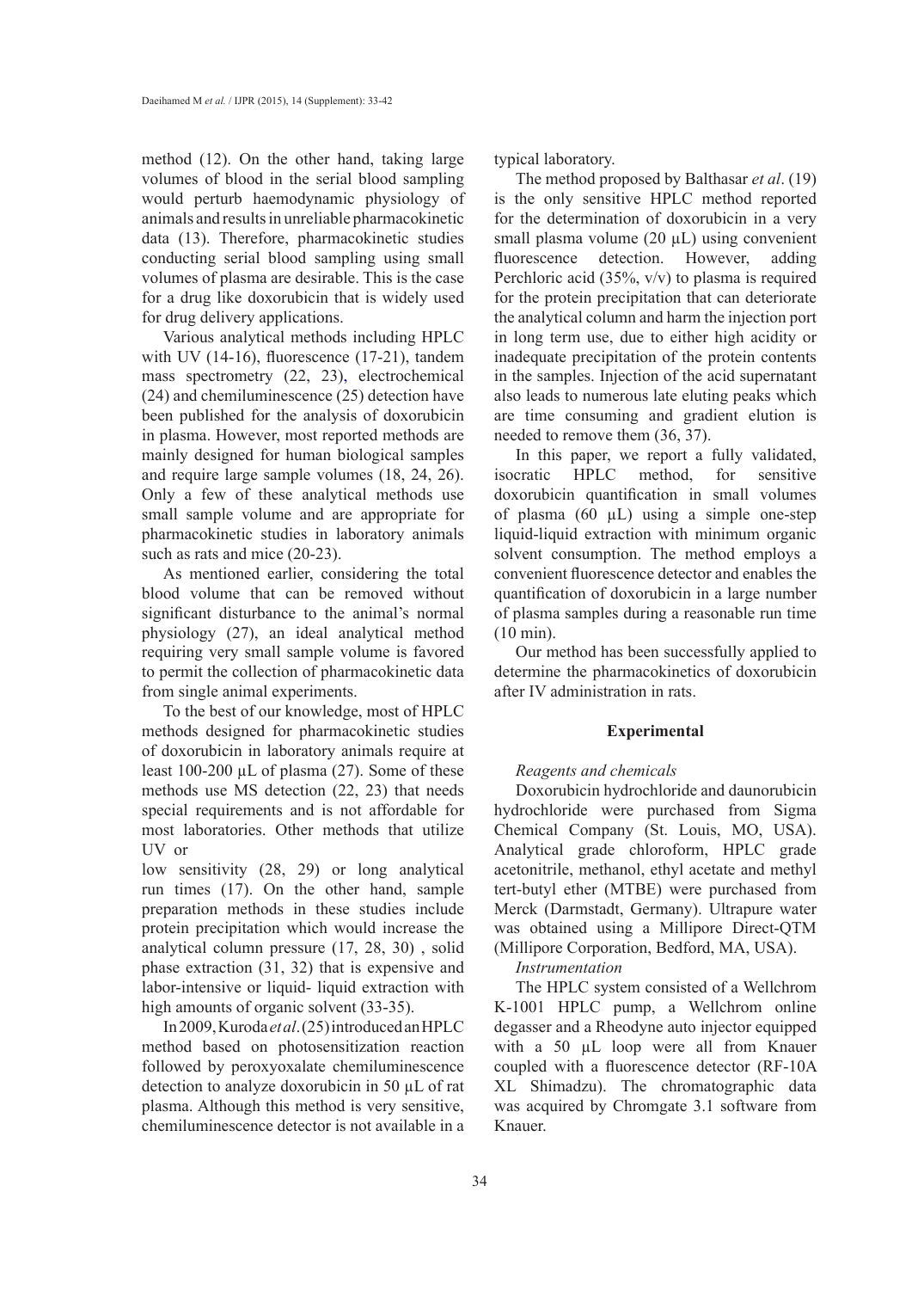## *Chromatographic conditions*

The chromatographic separation was performed on a PerfectSil C18 column  $(4.6 \times 150)$ mm, 5 μm particle size, MZ-Analysentechnik, Mainz, Germany). The optimum mobile phase consisting of acetonitrile and water (32: 68, v/v), pH adjusted to 2.6 with 85% orthophosphoric acid was delivered isocratically at a flow rate of 1 mL/min. The column temperature was maintained at 35 °C and excitation and emission wavlengths were set at 475 and 555 nm, respectively. The injection volume was 50  $\mu$ L.

*Preparation of stock solutions and standards*  Stock solutions (1 mg/mL) of doxorubicin and daunorubicin (IS) were separately prepared in methanol and stored at -20 °C.

To prepare working solutions of doxorubicin, the stock solution was diluted with water to give concentrations of 1, 5, 10, 50, 100, 200, 500 µg/ mL. Solutions containing 800 ng/mL IS were also prepared by serial dilutions of stock solution with methanol.

Calibration standards of doxorubicin were freshly prepared by spiking appropriate amounts of working solutions in pooled drug free plasma at concentrations of 5, 10, 20, 50, 70, 100, 200, 500, 700 and 1000 ng/mL. Quality control (QC) samples in the rat plasma were prepared at concentrations of 10, 50, 100, 500 and 1000 ng/mL. The spiked samples were then treated following the sample preparation procedure as indicated below.

## *Sample preparation*

To 60 µL of plasma sample, 50 µL of IS solution (800 ng/mL daunorubicin hydrochloride in methanol) was added and vortex-mixed for 30 s. The extraction of drug was performed by adding 900 µL of a mixture of chloroform/ methanol (4:1, v/v). After vortex mixing for 10 min and centrifugation (10 min, 10000 g), the organic phase was collected, transferred to a clean tube and evaporated to dryness under a stream of nitrogen at 40 °C. Dry residues from plasma were dissolved in 60 µL of mobile phase, and after centrifugation for 5 min (10000 g), 50 µL of the supernatant was injected into the chromatographic column.

## *Method validation*

The developed method was validated in terms of selectivity, linearity, accuracy and precision (intra and inter-day variability), limits of detection (LOD) and quantification (LOQ), recovery and stability under different storage conditions.

#### *Selectivity*

In order to verify the selectivity of the method, blank plasma samples of six different rats were analyzed and possible interferences with doxorubicin and IS were checked by visual comparing of chromatograms.

#### *Linearity*

To evaluate the linearity of HPLC method, plasma calibration curves of at least 9 points were constructed using freshly prepared spiked samples, by plotting the peak-area ratio of doxorubicin to internal standard versus the nominal concentration of doxorubicin. Linearity of the method was established by the leastsquares linear regression analysis.

#### *Precision and accuracy*

The precision of the method is expressed by the relative standard deviation (RSD %) of replicate measurements as a measure of random error. Accuracy of analytical method is reported as a relative error (RE %) and defines the difference between measured and nominal concentrations.

The intra-day and inter-day precisions were determined by analyzing five replicates of QC samples on the same day and three times on three days, respectively.

#### *Extraction recovery*

The extraction recovery of doxorubicin was determined at three concentrations of 10, 100 and 500 ng/mL by comparing the responses obtained from processed plasma samples with those obtained from aqueous standard solutions (n=5). The extraction recovery of the IS was calculated at the concentration of 800 ng/mL as well.

*Limit of detection (LOD) and Limit of quantitation (LOQ)*

Limit of detection (LOD), defined as the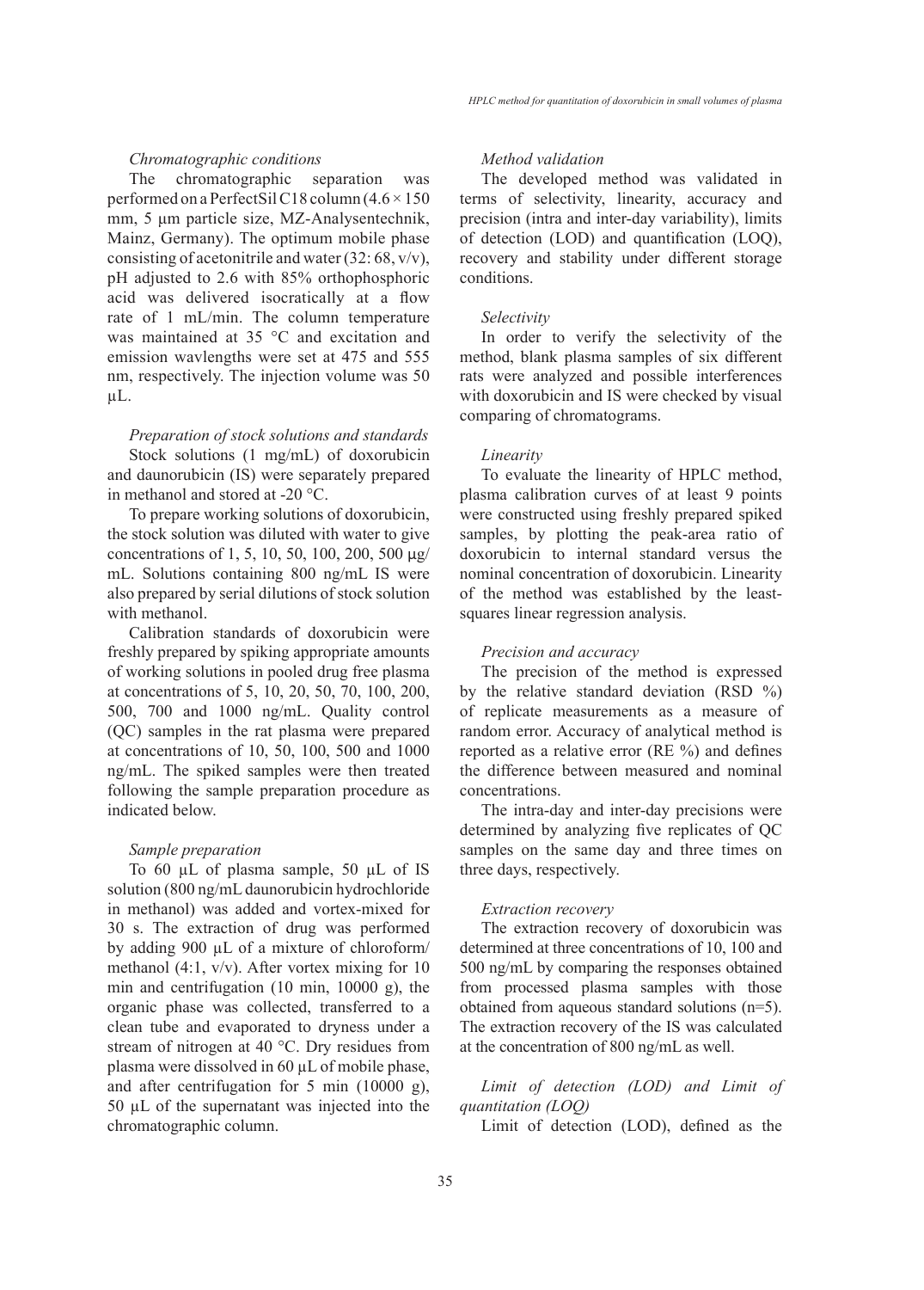lowest detectable concentration is considered a concentration that has a signal to noise ratio of 3:1 (38). The limit of quantification (LOQ) was taken as the lowest concentration that can be accurately (relative error  $\leq 20\%$ ) and precisely  $(RSD < 20\%)$  determined (39).

#### *Stability*

The stability of QC samples was established under following conditions: after going through three freeze-and-thaw cycles, from -20 °C to room temperature (freeze-thaw stability), short term stability at room temperature for the period of routine sample work-up (at least 3 h), stability of dry extract and long term stability in plasma and stock solutions at storage conditions (-20 °C) for 1 month.

## *Pharmacokinetic study Animal treatment*

Male Sprague-Dawley rats weighing 200– 220 g were purchased from the Razi Institute of Iran (Tehran, Iran). Each rat was housed in a cage with a 12 h light/12 h dark cycle at ambient temperature (21-22  $^{\circ}$ C) and the relative humidity of  $55 \pm 5\%$ . The rats were fasted overnight before experimentation and had ad libidum access to water. All protocols and procedures were approved by the local ethics committee for animal experiments of Shahid Beheshti University in Tehran, Iran.

A solution of doxorubicin (1 mg/mL in normal saline) at a dose of 5 mg/Kg was administered intravenously (I.V.) via the rat tail vein and blood samples (150 µL) were taken from the tail vein before (blank sample) and after the drug administration at several time points (5 min, 0.25, 0.5, 1, 2, 4, 6, 8, 10, 12, 24 and 48 h) in tubes containing EDTA as an anticoagulant. Each blood sample was gently inverted several times to ensure complete mixing with the anticoagulant. After centrifugation at 5000 g for 10 min, plasma was separated and stored at -20 °C until analysis.

## *Pharmacokinetic analysis*

Concentrations of doxorubicin in plasma samples were analyzed by the developed HPLC method. Plasma concentration versus time data were analyzed and pharmacokinetic parameters including elimination rate constant (K), elimination half-life ( $t_{1/2}$ ), mean residence time (MRT), volume of distribution at steadystate (Vss), systemic clearance (Cl) and the area under the plasma concentration versus time curve (AUC<sub>0-∞</sub>) in plasma were determined by a noncompartmental analysis (40).

The elimination rate constant (K) was estimated by the least-square regression of plasma concentration-time data points in the terminal log-linear region of the curves. The Half-life was calculated as 0.693 which was divided by K. AUC<sub>0-∞</sub> was calculated using the trapezoidal rule with extrapolation to infinity. The clearance was calculated by dividing the dose by  $AUC_{0\ldots}$ . The volume of distribution at steady- state (Vss) and MRT was calculated using the following non-compartmental equations:

 $MRT = AUMC / AUC_{0-x}$ 

 $Vss = Cl / MRT$ 

In previous equations, AUMC (area under the first moment curve) is the area under the curve of  $C \times t$  versus t from time zero to infinity.

## *Results and Discussion*

Until today, numerous methods have been published for the analysis of doxorubicin in plasma. However, methods for analyzing very small plasma samples  $(\leq 100 \mu L)$  that are favored during animal pharmacokinetic studies are somehow limited (25) , (19). We designed an HPLC method for analysis of doxorubicin in 60 µL of rat plasma that is utilizable in a typical laboratory for a large number of samples. Validation criteria have been met and the method has adequate characteristics to assure reliable results.

#### *Selection of chromatographic conditions*

A variety of chromatographic conditions and sample preparation methods were studied to achieve optimum conditions for reasonable separation of analyte peak from other interfering peaks related to plasma endogenous components.

Using a PerfectSil C18 column  $(4.6 \times 150)$ mm, 5 μm particle size), a variety of mobile phases comprising several combinations of aqueous (0.01 M potassium dihydrogen phosphate buffer or deionized water) and organic solvents (methanol or acetonitrile) were tested to provide sufficient resolution between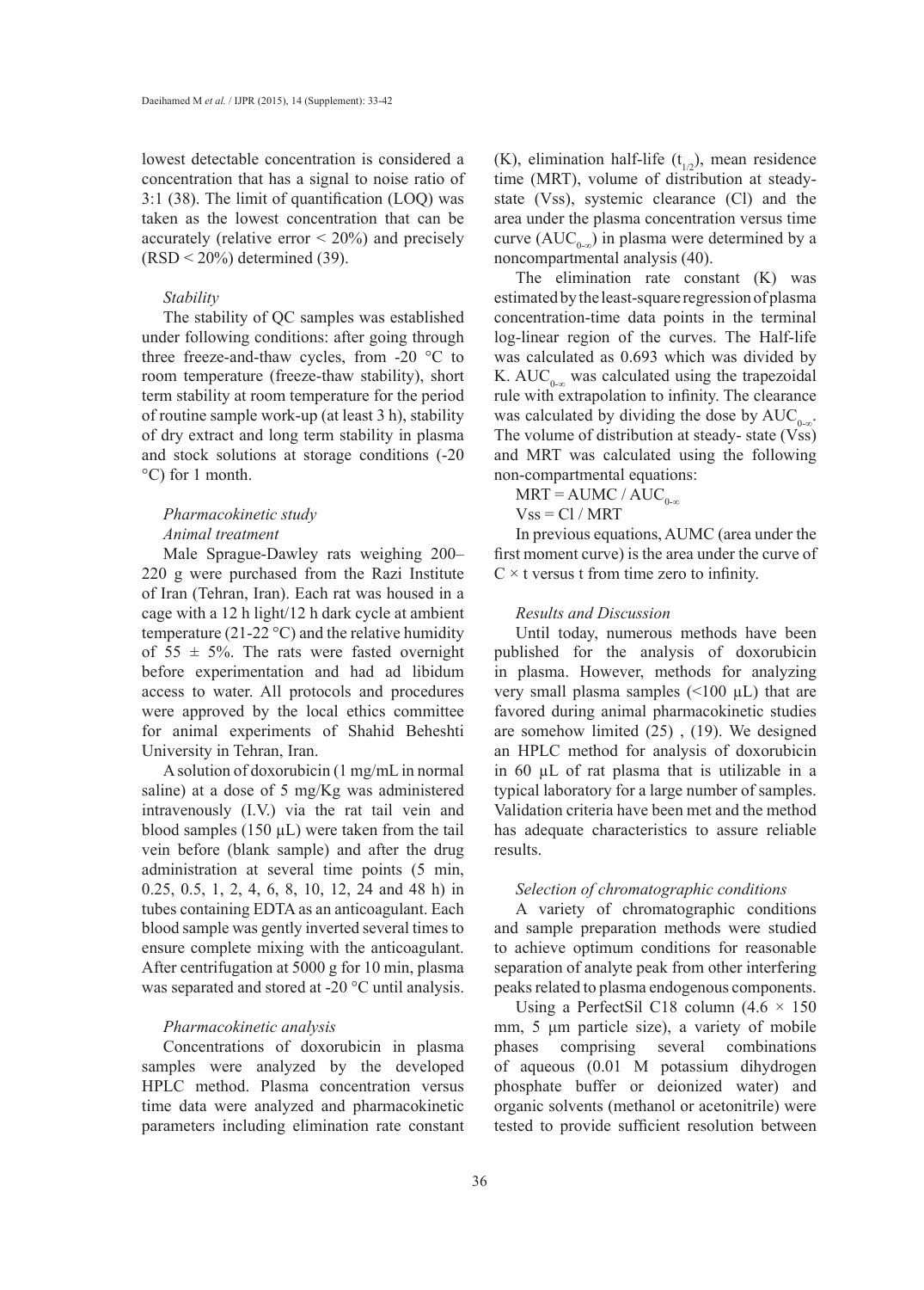|                                | % Recovery           |                       |                            |
|--------------------------------|----------------------|-----------------------|----------------------------|
| <b>Extraction solvent</b>      | Doxorubicin 10 ng/mL | Doxorubicin 100 ng/mL | Internal standard100 ng/mL |
| Acetonitrile                   | $74.29 \pm 5.41$     | $76.47 \pm 3.22$      | $73.42 \pm 3.84$           |
| Methanol                       | $57.88 \pm 4.11$     | $65.33 \pm 3.17$      | $69.26 \pm 3.22$           |
| Ethyl acetate                  | $47.29 \pm 3.96$     | $56.47 \pm 2.21$      | $70.23 \pm 4.32$           |
| Methyl tert-butyl ether (MTBE) | $39.45 \pm 2.17$     | $42.71 \pm 1.58$      | $51.38 \pm 2.67$           |
| Chloroform                     | $82.52 \pm 5.09$     | $84.12 \pm 3.72$      | $79.7 \pm 4.20$            |
| Chloroform: Methanol (4:1)     | $97.42 \pm 2.22$     | $98.57 \pm 2.48$      | $97.21 \pm 1.74$           |

**Table 1.** Doxorubicin recoveries following extraction from rat plasma with different solvents (n=3).

doxorubicin, IS and plasma interfering peaks. We tried not to use buffers in the composition of mobile phase, as long-term usage of buffers may harm the chromatographic column. The presence of methanol as the main organic eluent in the mobile phase composition resulted in a long run time, so a mixture of water and acetonitrile was used. The best results were obtained with the mobile phase consisted of acetonitrile: water (32:68,  $v/v$ ) and a pH of 2.6 adjusted with orthophosphoric acid. Increasing the column temperature to 35 °C improved the peak shapes of doxorubicin and IS, and decreased the total run time to 10 min without any need for a postrun wash.

## *Sample preparation*

As a simple and rapid method, Protein precipitation has been used extensively for the preparation of doxorubicin containing plasma samples for HPLC analysis (17, 28, 30), but increasing of column pressure has been reported as a common problem in the long term use of these methods. Articles using solid phase extraction (31, 32) have also been published for the doxorubicin analysis in plasma. However, a simpler and rather cost effective method for the analysis of doxorubicin is preferred.

A one step liquid-liquid extraction method with minimum amount of different solvents (900 µL) including acetonitrile, methanol, ethyl acetate, chloroform, MTBE and a mixture of chloroform/methanol (4:1, v/v) for extraction of doxorubicin from 60 µL of rat plasma was tested.

Recovery values of doxorubicin from rats employing the above mentioned solvents have been shown in the Table 1. Using the mixture of chloroform/methanol (4:1, v/v) as the extraction solvent resulted in an acceptable chromatogram and recovery values more than 95%. Therefore, it was selected as the suitable extraction solvent.

## *Method validation*

## *Selectivity*

Comparing chromatograms of six different sources of the blank rat plasma showed no interfering peaks in the eluting positions of doxorubicin and IS. Figure 1 shows the typical chromatogram for blank plasma, plasma spiked with 100 ng/mL doxorubicin and plasma 4 h after I.V. administration of 5 mg/Kg doxorubicin solution to the rat. Retention times of doxorubicin and IS were about 3.5 and 6.8 min, respectively.

#### *Linearity*

A good linearity was observed over the concentration ranges of 5–1000 ng/mL between peak-area ratio of doxorubicin to internal standard and the respective doxorubicin concentrations in plasma. The regression equation was  $y=$ 0.0015 x– 0.0087 with an excellent correlation coefficient ( $r^2$  > 0.9997).

## *Precision and accuracy*

The results concerning the accuracy and intra and inter-day precision of the method have been shown in the Table 2 for each QC level of doxorubicin. Relative standard deviation and relative error values higher than 15% were not accepted except at LOQ, where it should not deviate by more than 20%.

The intra and inter-day precision were less than 5.14 and 9.64%, respectively, and the relative error was between 0.72 - 11.41% which indicated the acceptable accuracy and precision of the developed method.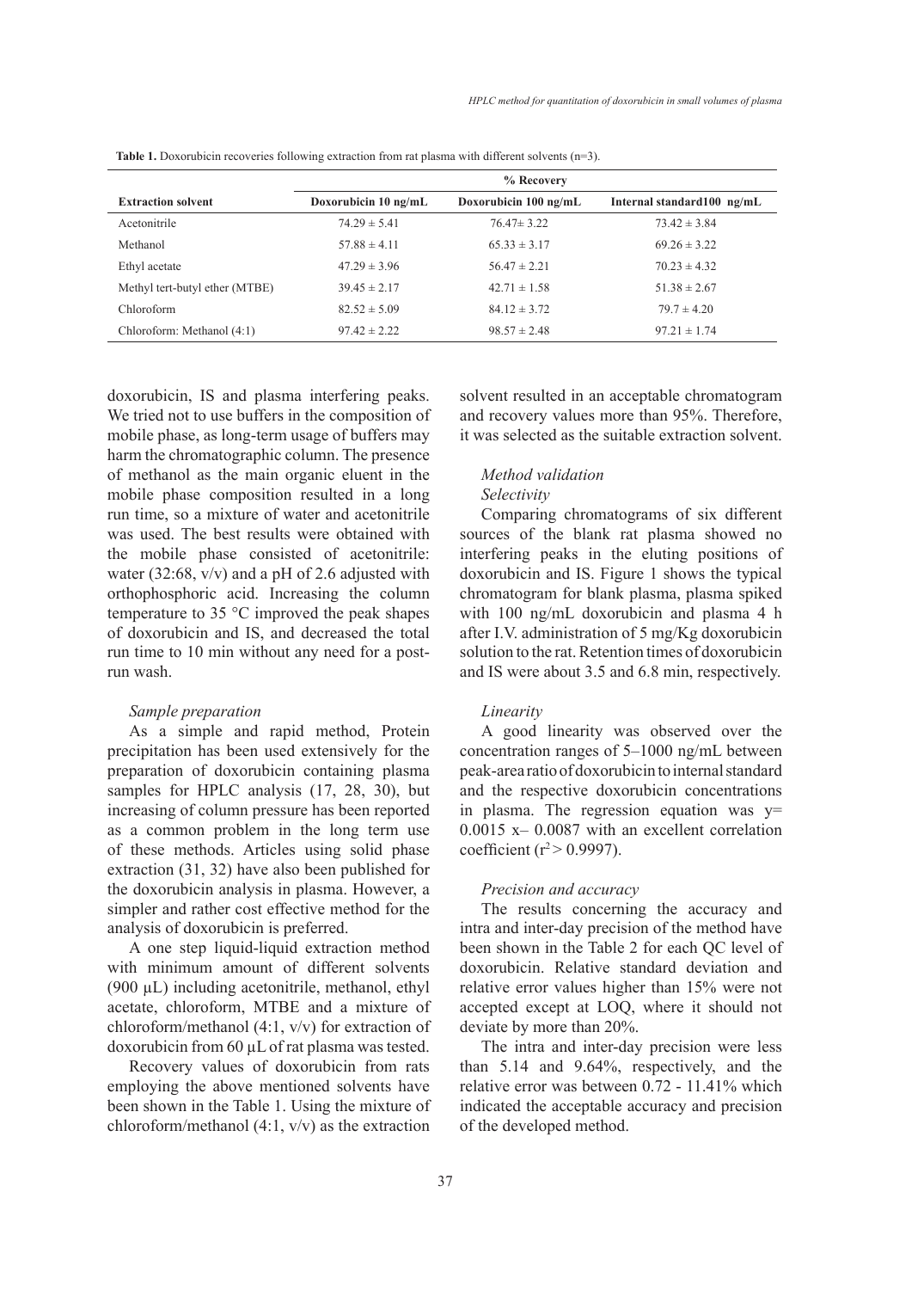

**Figure 1.** Chromatograms of A) blank rat plasma, B) plasma spiked with 100 ng/mL doxorubicin and C) plasma sample 4 h after I.V. administration of 5 mg/Kg of doxorubicin to rat.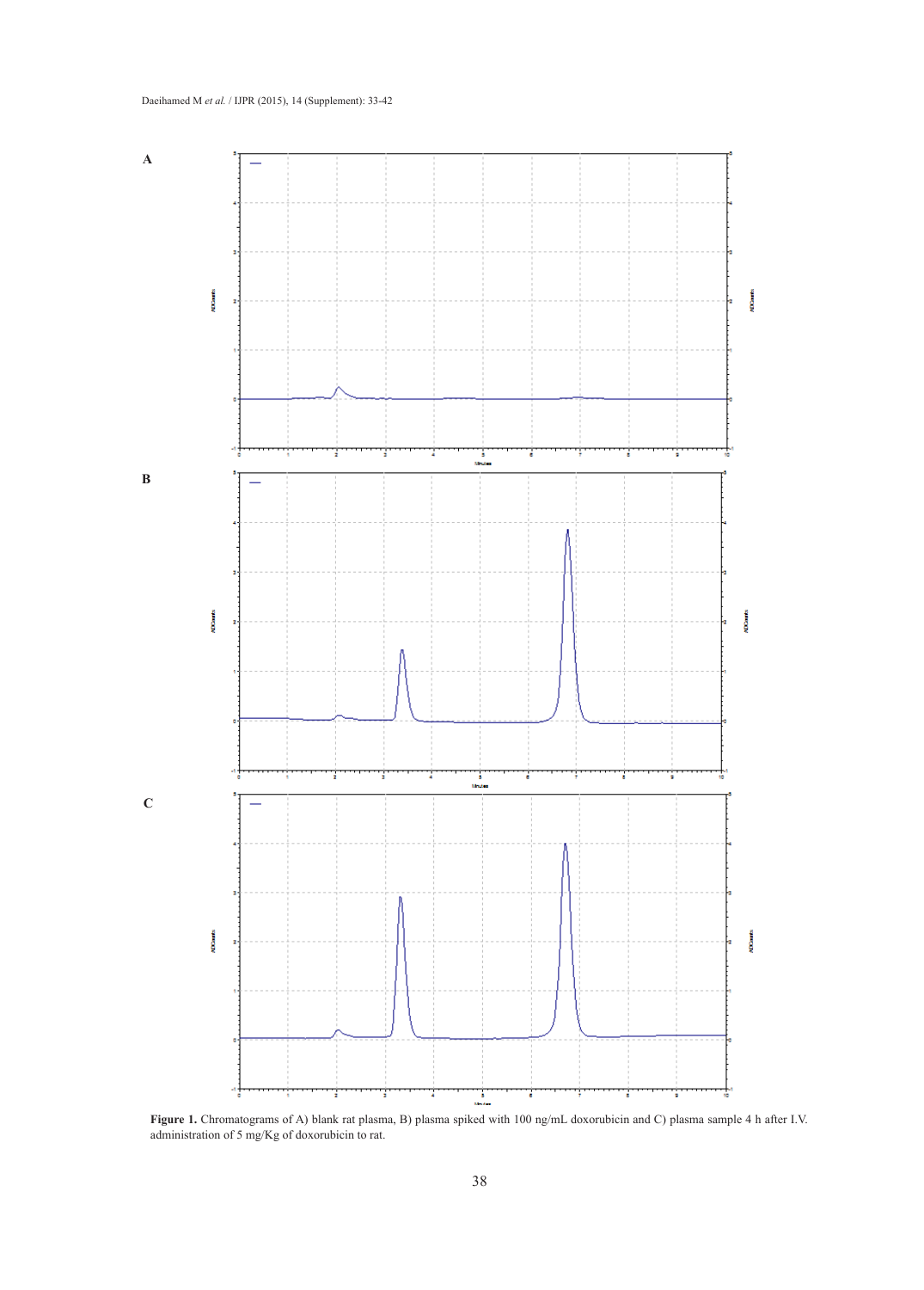|                 | Nominal concentration (ng/mL) Measured concentration (ng/mL) | $SD$ (ng/mL) | $RSD\%$ | Relative error% |
|-----------------|--------------------------------------------------------------|--------------|---------|-----------------|
| Intraday assay  |                                                              |              |         |                 |
| 10              | 8.86                                                         | 0.45         | 5.14    | 11.41           |
| 50              | 46.18                                                        | 1.62         | 3.55    | 7.64            |
| 100             | 95.76                                                        | 1.82         | 1.97    | 4.24            |
| 500             | 488.60                                                       | 11.73        | 2.41    | 2.28            |
| 1000            | 992.80                                                       | 18.57        | 1.87    | 0.72            |
| Inter-day assay |                                                              |              |         |                 |
| 10              | 9.06                                                         | 0.64         | 7.11    | 9.42            |
| 50              | 47.44                                                        | 4.62         | 9.64    | 5.13            |
| 100             | 96.09                                                        | 3.30         | 3.43    | 3.91            |
| 500             | 490.55                                                       | 14.42        | 2.94    | 1.89            |
| 1000            | 984.80                                                       | 35.45        | 3.63    | 1.52            |

**Table 2.** The Intra-day and Inter-day precision and accuracy of analytes (n=5).

## *Extraction recovery*

The percentage of recovery for doxorubicin was  $95.1 \pm 5.1$ ,  $98.8 \pm 3.8$ ,  $99.0 \pm 2.6$ , at concentrations of 10, 100 and 500 ng/mL respectively and the recovery of IS was  $95.2 \pm$ 3.5 at 800 ng/mL.

## *Limit of detection (LOD) and Limit of quantitation (LOQ)*

The limit of detection of doxorubicin was determined as the concentration of drug corresponding to a signal-to-noise ratio of 3:1 in plasma and obtained about 2 ng/mL. The limit of quantification was 5 ng/mL. The method shows a high sensitivity compared to some other methods.

#### *Stability*

To ensure the reliability of results in relation to handling and storing plasma samples, stability studies were carried out. In each situation, deviations more than  $\pm$  5% from the initial concentration were considered unstable. As shown in Tables 3 and 4, doxorubicin was found to be stable in the rat plasma for 3 h at ambient temperature, after three freeze–thaw cycles and storage for 1 month at -20 °C. The obtained results revealed that any spontaneous degradation did not occur during the sample routine analysis and storage. Dried plasma extracts of doxorubicin were found to be stable for 1 month at -20  $^{\circ}$ C. According to the stability results, in our study collected samples were not stored at ambient temperature for more than 3 h and analyses of all samples were finished before storage for 1 month.

*Application of method to pharmacokinetic study*

In order to test the applicability of the method to pharmacokinetic studies of doxorubicin, the proposed HPLC method was used for determination of the drug concentrations in the rat plasma after a single-dose administration of doxorubicin. Using a small volume of plasma in our method enables a multiple blood sampling from each animal. Samples at concentrations over the calibration ranges were determined by the 10-fold dilution.

Mean plasma concentration–time profile

**Table 3**. Stability of doxorubicin in rat plasma after freeze -Thaw cycles (n=3).

| Number of cycles |                    | %Remained           |                  |
|------------------|--------------------|---------------------|------------------|
|                  | $10 \text{ ng/mL}$ | $100 \text{ ng/mL}$ | $500$ ng/mL      |
| First cycle      | $98.13 \pm 1.19$   | $98.52 \pm 0.98$    | $99.15 \pm 0.65$ |
| Second cycle     | $96.62 \pm 1.31$   | $97.44 \pm 0.79$    | $97.33 \pm 0.73$ |
| Third cycle      | $95.96 \pm 0.73$   | $96.32 \pm 1.20$    | $96.71 \pm 0.97$ |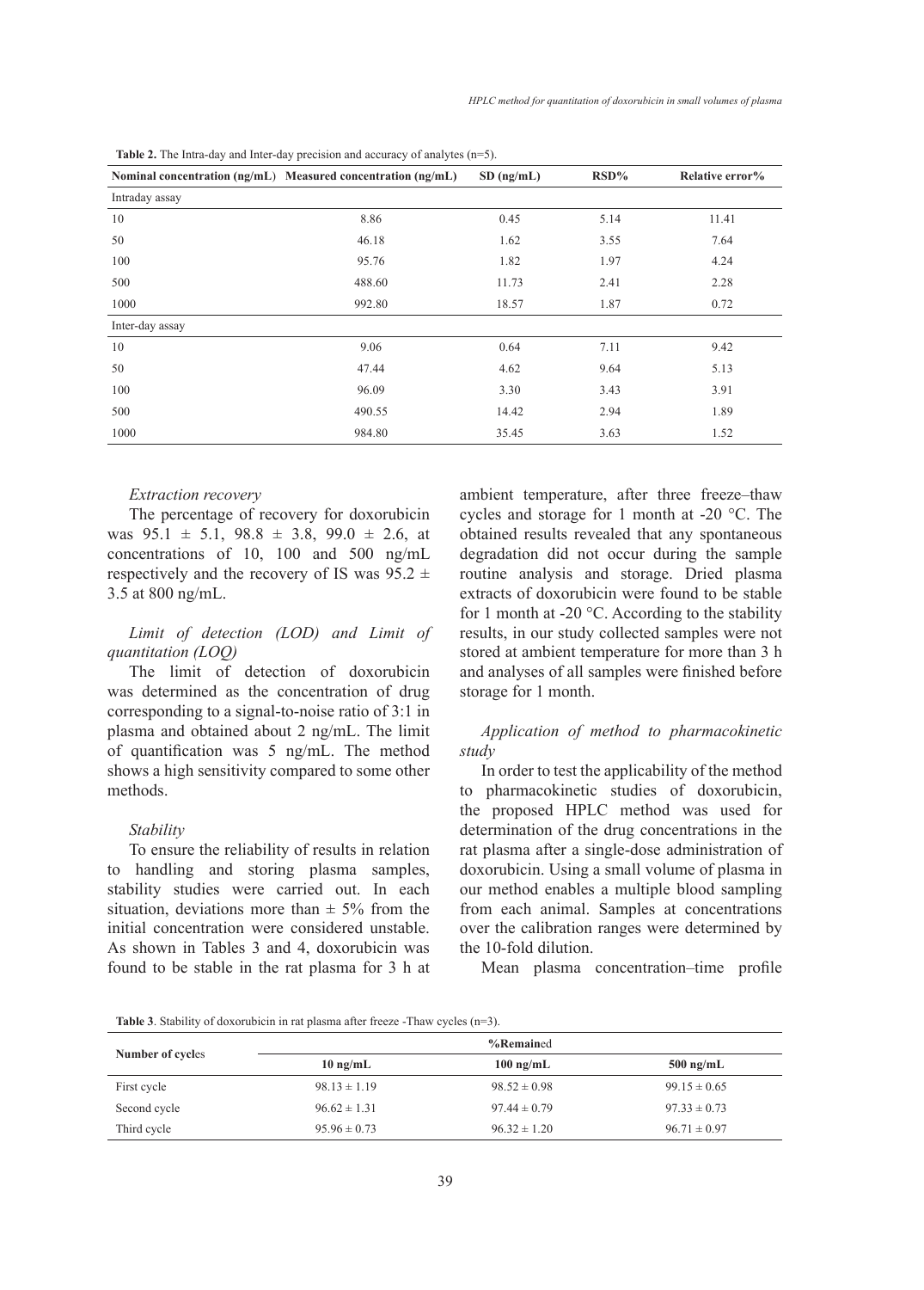

**Figure 2.** Plasma concentration–time profile after I.V. administration of doxorubicin (5 mg/Kg) in rats (n=6).

after a single-dose administration of 5 mg/Kg of doxorubicin to six rats has been presented in the Figure 2. The visual inspection of the plasma level profile of doxorubicin shows a triexponential curve.

The pharmacokinetic parameters (mean  $\pm$  SD, n=6) have been listed in the Table 5. Results are consistent with previous studies for I.V. administration of doxorubicin solution (41). As shown in the figure, the plasma level of doxorubicin could be detected until 48 h after I.V. administration. Therefore, considering the biological half life of the drug and sensitivity of the method, the drug concentration can be easily monitored for 6–7 half-lives to achieve accurate pharmacokinetic parameters. Consequently, the obtained results reveal that the proposed HPLC method is suitable for pharmacokinetic studies of doxorubicin in rats.

## **Conclusion**

In conclusion, a rapid and sensitive HPLC method with fluorescence detection for determining doxorubicin in plasma was reported. The advantages of the method include requiring a very small volume of plasma, simple one-step liquid-liquid extraction using minimal amount

**Table 4**. Stability of doxorubicin in rat plasma at ambient temperature  $(n = 3)$ .

|          | %Remained          |                  |                  |
|----------|--------------------|------------------|------------------|
| Time (h) | $10 \text{ ng/mL}$ | $100$ ng/mL      | $500$ ng/mL      |
| 0.5      | $98.77 \pm 1.03$   | $98.44 \pm 0.48$ | $99.21 \pm 0.85$ |
|          | $98.60 \pm 0.62$   | $97.83 \pm 0.53$ | $98.83 \pm 0.29$ |
| 2        | $97.93 \pm 0.81$   | $97.40 \pm 0.51$ | $99.03 \pm 0.68$ |
| 3        | $97.18 \pm 0.41$   | $97.35 \pm 0.72$ | $98.56 \pm 0.53$ |

**Table 5**. Pharmacokinetic parameters of doxorubicin after I.V. administration to rats (n=6).

| Dose, $mg/Kg$                                                 | 5.00               |
|---------------------------------------------------------------|--------------------|
| AUC <sub>0-<math>\infty</math></sub> (µg h mL <sup>-1</sup> ) | $9.01 \pm 1.91$    |
| $K_{el}$ (h $^{-1}$ )                                         | $0.09 \pm 0.01$    |
| $t_{1/2}$ (h)                                                 | $7.88 \pm 1.01$    |
| MRT(h)                                                        | $5.92 \pm 0.92$    |
| Cl (mL Kg $h^{-1}$ )                                          | $554.94 \pm 10.74$ |
| $V$ ss (mL Kg $^{-1}$ )                                       | $93.74 \pm 8.32$   |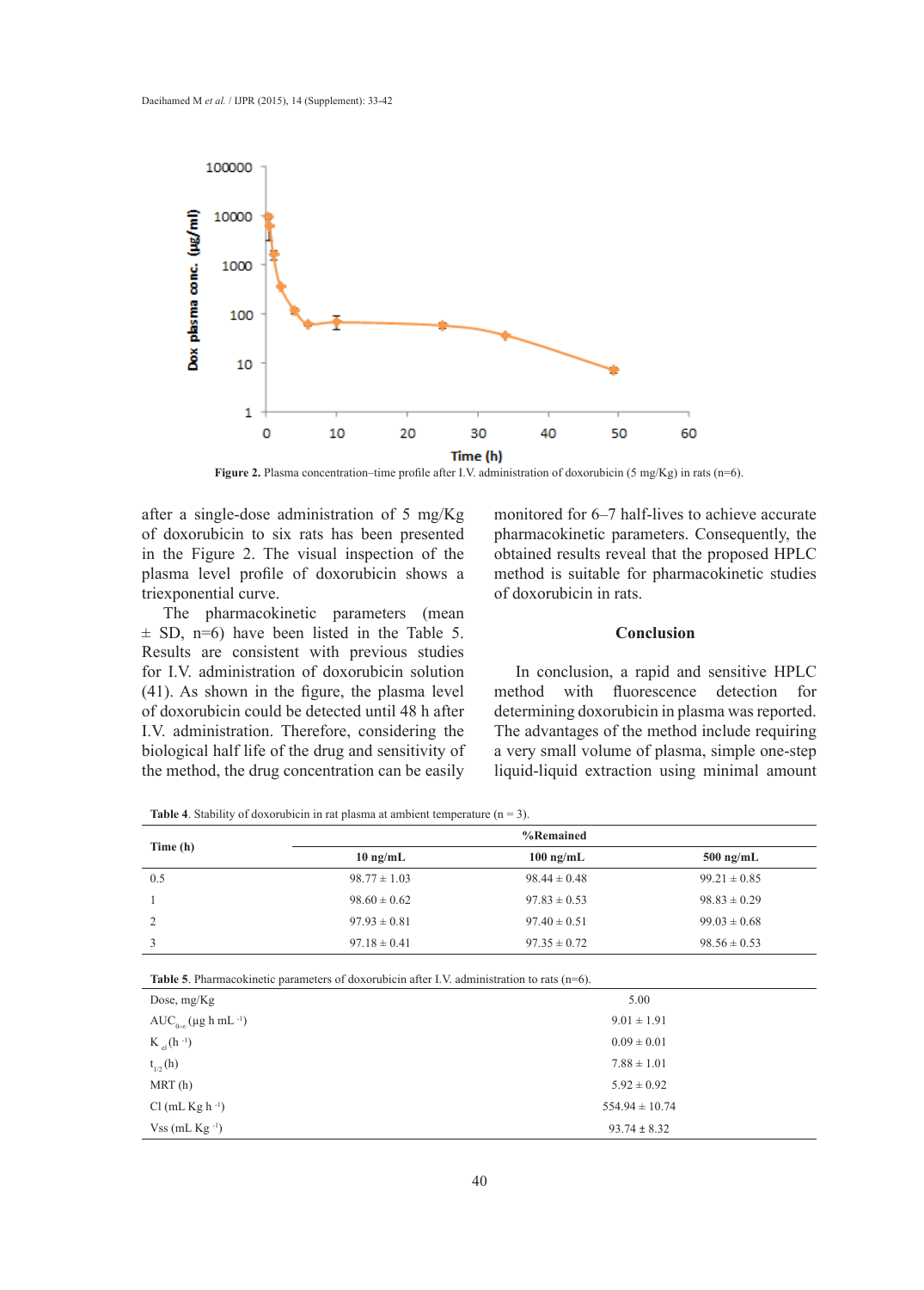of organic solvent and excellent performance in terms of recovery and matrix effect. A simple sample preparation and short run time allow high sample throughput for pharmacokinetic studies of doxorubicin in single small species.

#### **Acknowledgments**

The authors wish to thank Mrs. Zahra Abbasian for her technical help.

#### **References**

- Weiss RB. The anthracyclines: will we ever find a (1) better doxorubicin? *Semin. Oncol.* (1992) 19: 670-686.
- Carvalho C, Santos RX, Cardoso S, Correia S, Oliveira (2) PJ, Santos MS and Moreira PI. Doxorubicin: the good, the bad and the ugly effect. *Curr. Med. Chem*. (2009) 16: 3267-3285.
- (3) Hortobagyi GN. Anthracyclines in the treatment of cancer. An overview. *Drugs* (1997) 54: 1-7.
- (4) Orditura M, Quaglia F, Morgillo F, Martinelli E, Lieto E, De Rosa G, Comunale D, Diadema MR, Ciardiello F, Catalano G and De Vita F. Pegylated liposomal doxorubicin: pharmacologic and clinical evidence of potent antitumor activity with reduced anthracyclineinduced cardiotoxicity (review). *Oncol. Rep.* (2004)  $12.549 - 556$
- Abraham SA, Waterhouse DN, Mayer LD, Cullis PR, (5) Madden TD and Bally MB. The liposomal formulation of doxorubicin. *Methods Enzymol.* (2005) 391: 71-97.
- (6) Kaminskas LM, McLeod VM, Kelly BD, Sberna G, Boyd BJ, Williamson M, Owen DJ and Porter CJ. A comparison of changes to doxorubicin pharmacokinetics, antitumor activity, and toxicity mediated by PEGylated dendrimer and PEGylated liposome drug delivery systems. *Nanomed.* (2012) 8: 103-111.
- $(7)$  Pan X and Lee RJ. Construction of anti-EGFR immunoliposomes via folate-folate binding protein affinity. *Int. J. Pharm.* (2007) 336: 276-283.
- Yoo HS and Park TG. Biodegradable polymeric (8) micelles composed of doxorubicin conjugated PLGA-PEG block copolymer. *J. Control. Release* (2001) 70: 63-70.
- Hamidi M, Azadi A, Rafiei P and Ashrafi H. A (9) pharmacokinetic overview of nanotechnology-based drug delivery systems: an ADME-oriented approach. *Crit. Rev. Ther. Drug Carrier Syst.* (2013) 30: 435-467.
- (10) Peng SX, Rockafellow BA, Skedzielewski TM, Huebert ND and Hageman W. Improved pharmacokinetic and bioavailability support of drug discovery using serial blood sampling in mice. *J. Pharm. Sci.* (2009) 98: 1877-1884.
- $(11)$  Malakoff D. The rise of the mouse, biomediciness model mammal. *Sci.* (2000) 288: 248-253.
- (12) Bateman KP, Castonguay G, Xu L, Rowland S, Nicoll-

Griffith DA, Kelly N and Chan CC. Reduction of animal usage by serial bleeding of mice for pharmacokinetic studies: application of robotic sample preparation and fast liquid chromatography-mass spectrometry. *J. Chromatogr. B Biomed. Sci. Appl.* (2001) 754: 245- 251.

- Haaparanta M, Gronroos T, Marjamaki P, Eskola O, (13) Bergman J, Paul R and Solin O. *In-vivo* sampling for pharmacokinetic studies in small experimental animals: a combination of microdialysis, planar chromatography and digital autoradiography. *Mol. Imaging. Biol.* (2004) 6: 27-33.
- Rodrigues AS, Lopes AR, Leao A, Couceiro A, Ribeiro (14) AB, Ramos F, Noronha da Silveira MI and Resende de Oliveira C. Development of an analytical methodology for simultaneous determination of vincristine and doxorubicin in pharmaceutical preparations for oncology by HPLC-UV. *J. Chromatogr. Sci.* (2009) 47: 387-391.
- Fahmy OT, Korany MA and Maher HM. High (15) performance liquid chromatographic determination of some co-administered anticancer drugs in pharmaceutical preparations and in spiked human plasma. *J. Pharm. Biomed. Anal*. (2004) 34: 1099- 1107.
- (16) Chin DL, Lum BL and Sikic BI. Rapid determination of PEGylated liposomal doxorubicin and its major metabolite in human plasma by ultraviolet-visible highperformance liquid chromatography. *J. Chromatogr. B. Analyt. Technol. Biomed. Life Sci*. (2002) 779: 259- 269.
- (17) Alvarez-Cedron L, Sayalero ML and Lanao JM. Highperformance liquid chromatographic validated assay of doxorubicin in rat plasma and tissues. *J. Chromatogr. B. Biomed. Sci. Appl.* (1999) 721: 271-278.
- (18) de Bruijn P, Verweij J, Loos WJ, Kolker HJ, Planting AS, Nooter K, Stoter G and Sparreboom A. Determination of doxorubicin and doxorubicinol in plasma of cancer patients by high-performance liquid chromatography. *Anal. Biochem.* (1999) 266: 216-221.
- Urva SR, Shin BS, Yang VC and Balthasar JP. Sensitive (19) high performance liquid chromatographic assay for assessment of doxorubicin pharmacokinetics in mouse plasma and tissues. *J. Chromatogr. B. Analyt. Technol. Biomed. Life Sci*. (2009) 877: 837-841.
- $(20)$  Van Asperen J, van Tellingen O and Beijnen JH. Determination of doxorubicin and metabolites in murine specimens by high-performance liquid chromatography. *J. Chromatogr. B. Biomed. Sci Appl*. (1998) 712: 129-143.
- Wei G, Xiao S, Si D and Liu C. Improved HPLC (21) method for doxorubicin quantification in rat plasma to study the pharmacokinetics of micelle-encapsulated and liposome-encapsulated doxorubicin formulations. *Biomed. Chromatogr.* (2008) 22: 1252-1258.
- (22) Arnold RD, Slack JE and Straubinger RM. Quantification of Doxorubicin and metabolites in rat plasma and small volume tissue samples by liquid chromatography/electrospray tandem mass